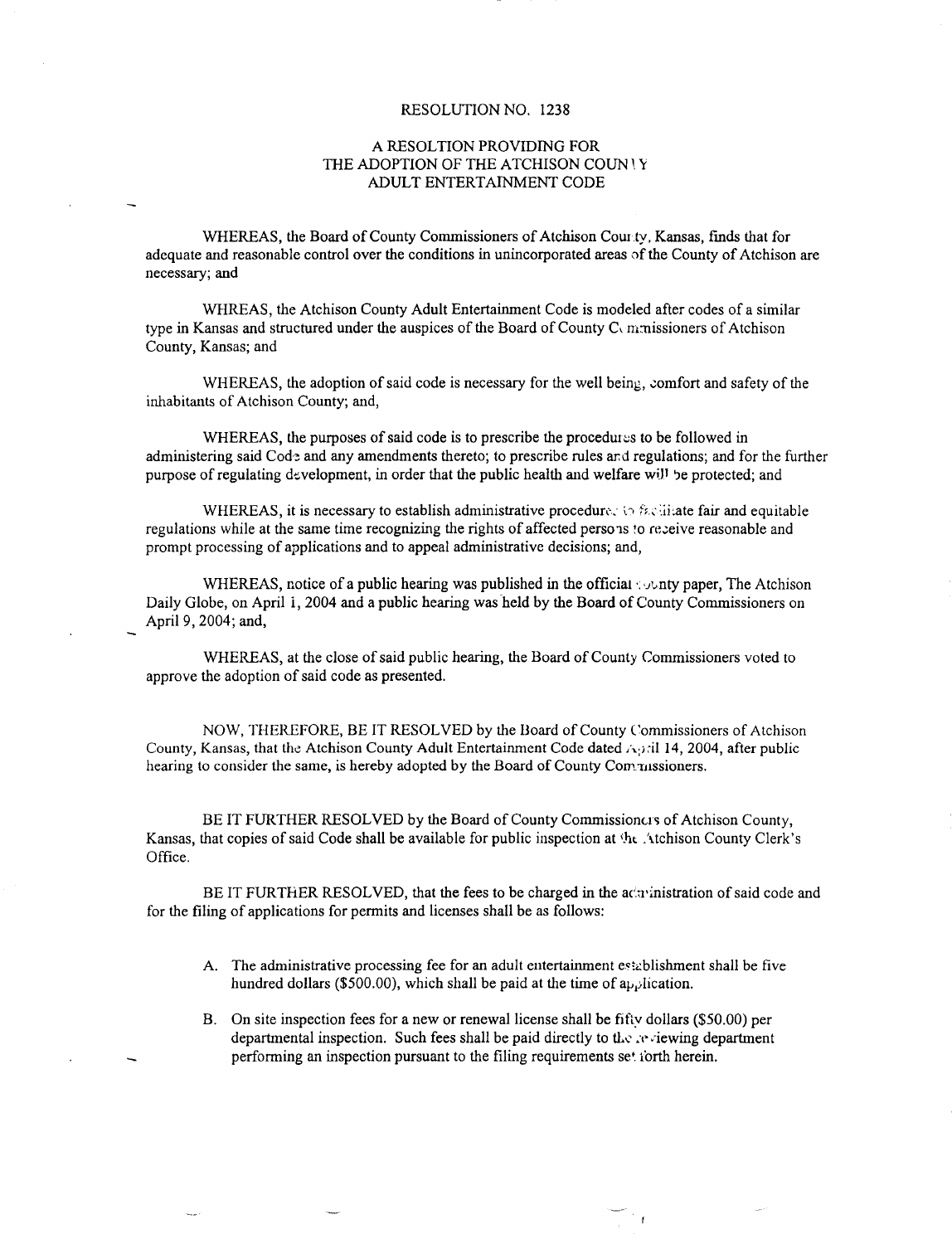BE IT FURTHER RESOLVED that any violation of any provision of the Adult Entertainment Code shall be deemed to be a misdemeanor and punishable by a fine not to exceed \$500 for each offense, and each day's violation shall constitute a separate offense. It shall be the duty of the county attorney to prosecute any person who shall violate any provision as given forth in the Atchison County Adult Entertainment Code.

BE IT FURTEER RESOLVED that the Atchison County Adult Experiment Code shall take effect April 14, 2004.

APPROVED April 14, 2004, by the Board of County Commissioners of Atchison County, Kansas.

ATTESTED:

Sauline F Pauline Lee, County Cierk

wald airma رم ıber

At Cty/Resolution no 1238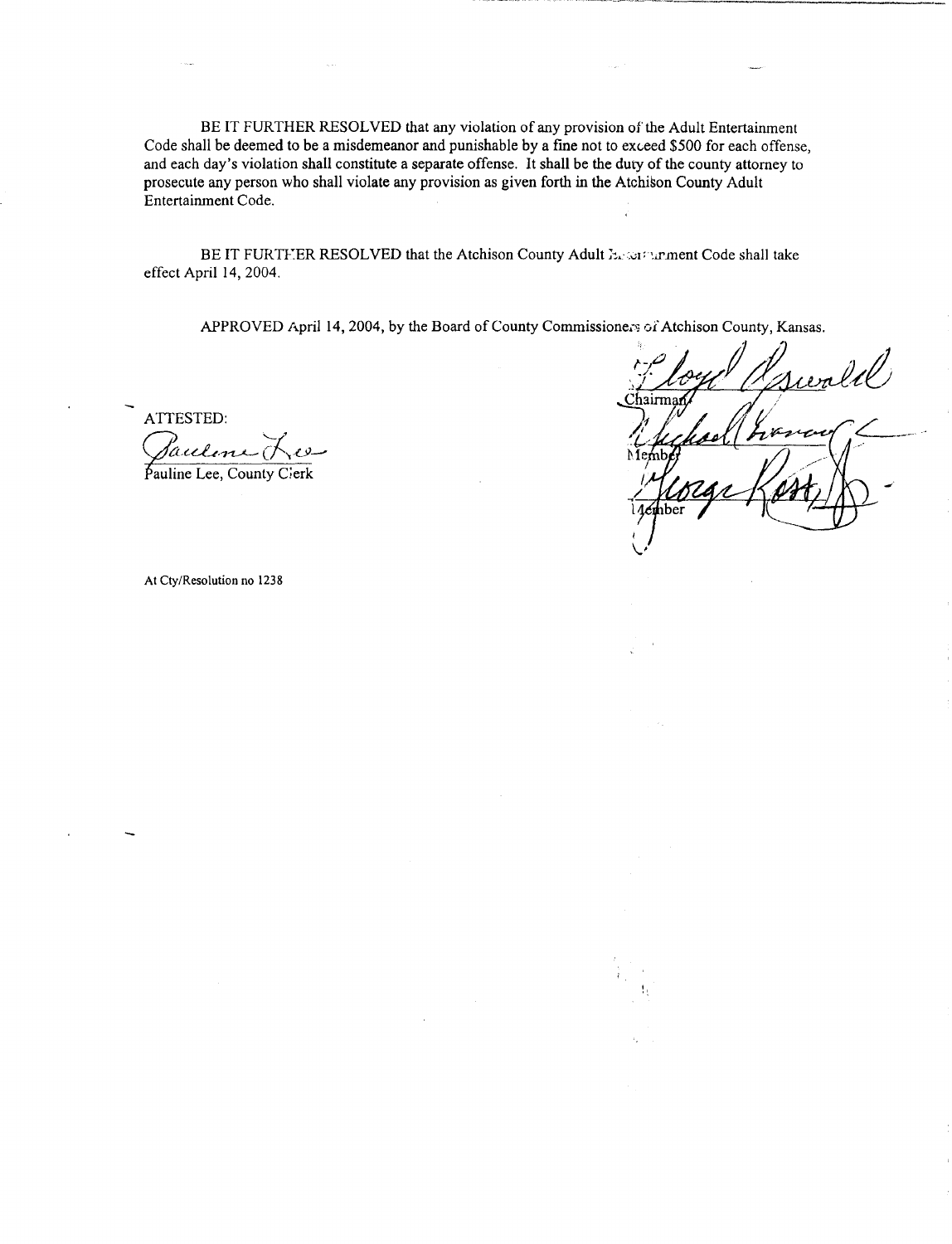# DALLAS, TEXAS

April 29, 1997

The City of Dallas, Texas commissioned a study to determine the imprat of sexually oriented businesses upon property values in the surrounding neighborhoods. The study found both an actual and a perceived depression of property values and an increase in erime rates. the caused not only an absolute depression in property values, but created additional losses for the property owner due to longer times on the market before a sale could be consummated. The study found that the higher the concentration of these businesses in a given area, the *greater* the depressive effect.

The study found that for commercial properties, sexually oriented businesses created surrounding dead zones, due to other businesses wishing to be associated with the sexually oriented businesses, and adults desiring to stay away from the proximity of these businesses for routine commerce, and taking extra efforts to avoid these areas when accompanied by children. The public perception is that these are not only businesses, but also areas of commerce to avoid with women and children.

A second major factor adversely affecting the area in which sexually oriented businesses are located is the type of people attracted by these businesses and the late uight/early morning hours of operation. The late parking lot disturbances and noise are an additional detractor to other business. A significant increase in both sex crimes and criminal activity generally was noted to be associated with sexually oriented businesses.

The market psychology effect described above was confirmed by sampling the opinion of real estate brokers and property appraisers. Investors and lenders indicated a lack of willingness to loan into an area containing sexually oriented businesses. The single-family homes in these areas lost their owner occupied status, and tended to become used as rencal properties. This tended not to be the best use of the properties, but rather the economic reglity of being unable to sell these properties.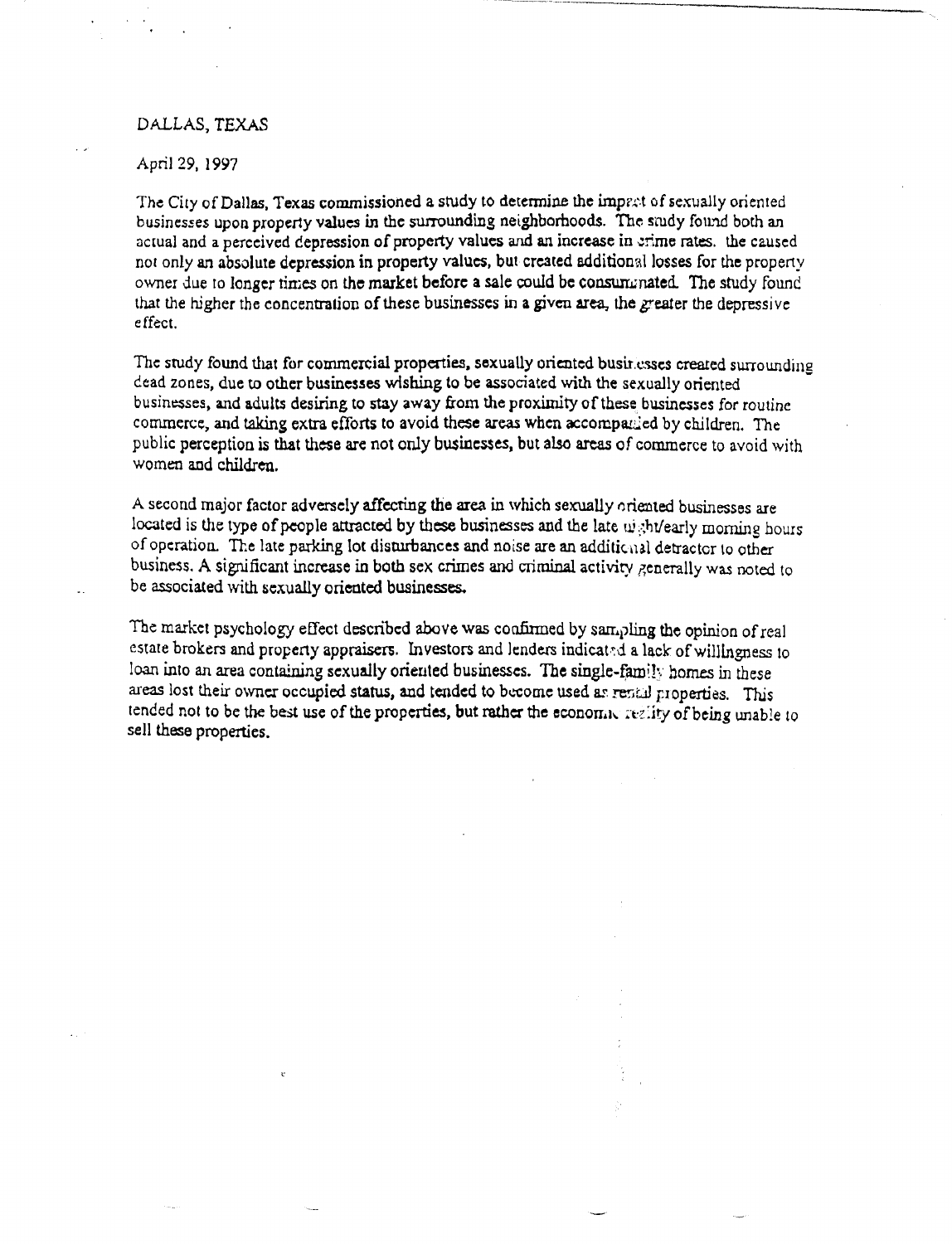# ADAMS COUNTY, COLORADO

ناد خارد قاماتها

### June 20, 1991

The Adams County Sheriff's department set out to evaluate the potential correlation between nude entertainment establishments and the attraction of transients to the area, the potential correlation between nude entertainment establishments and any increase in crime and noise incidents and the potential correlation between nude entertainment establishments and the increased safety hazard to neighborhood children and other residents. The method used for this evaluation was to compare the relevant statistics for the same area during times when nude entertainment establishments were not in operation in the county to later times when they were in operation.

A comparison of the historical records from incident reports in the sample are, compared to the observations made contemporaneously indicated that for the sample period,  $7/$ , of the patrons of the nude entertainment establishments were transients. An analysis **5! the** c,pe of crimes committed, the times of commission compared to the business hours of the **nude** entertainment establishments and the location of crimes committed showed that the nude entertainment establishments were an attractant to a criminal element that did not seem  $\omega$  be a part of the population of the general citizenry of Adams County. Crimes of violence, alcohol related crimes, sex crimes and morals crimes predominated in the tabulations. C:iminal history checks of the persons arrested showed a high frequency of arrestets with past records for sex and morals crimes.

The passage of an ordinance restricting nude entertainment establishments greatly reduced the number of nude entertainment establishments operating in the county. Several changed the type of business conducted on the premises, and others face regulatory action. At the time of the study it was not possible to definitively determine the impact the ordinance may have had on the incidence of crime in the county.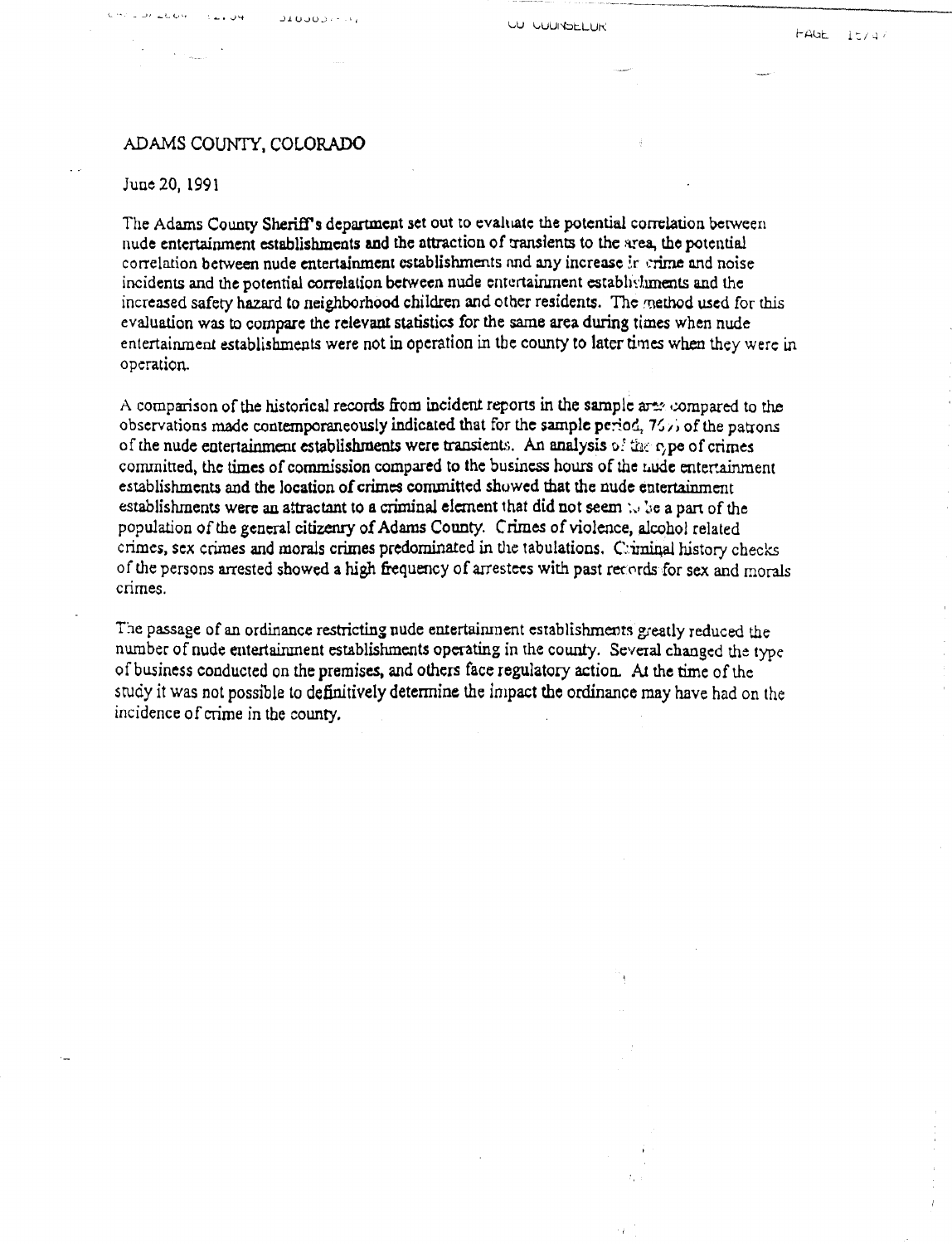# AMARILLO, TEXAS September 12, 1977

This Planning Department report cited several sources including national news magazines, "adult business" ordinances from other cities, an American Society of Planning Cfficials report and pertinent Supreme Court decisions. Lengthy explanation of the Miller teat with legal definitions, discussion of Young v. American Mini Theatres, and a comparison of the Boston and Detroit zoning models are included. The city defined "adult businesses" as tavenes, lounges, lounges with semi-nude entertainment, and bookstores or theaters with publications featuring nudity and explicit sexual activities. (At the time, Amarillo had three such theatery and four bookstores with space for such publications).

n Avati III (1971–19

The police department provided an analysis showing that areas of concentrated "adult only" businesses had two and one-half times the street crime as the city average, The Planning Department concluded that concentrations of these businesses have detrimental effects on residential and commercial activities caused by: (1) noise, lighting and traffic during late night hours; (2) increased opportunity for street crimes; and (3) the tendency of citizens to avoid such business areas. The study noted that lack of zoning regulations would lead to concentrations of sexually oriented businesses (causing increased crime) or more such establishments locating nearresidential areas or family and juvenile oriented activity sites (churches, parks, etc.).

The report recommended: (1) adult businesses locate 1.000 feet from each other, (no distance was specified from residential zones or family/juvenile activities); (2) city development of an amortization schedule and permit/licensing mechanism; (3) city regulation of signs and similar forms of advertising; (4) vigorous eaforcement of State Penal Code, especially relating to "Harmful to Minors"; (5) city amendments prohibiting minors from viewing or purchasing sexually oriented materials (enforced physical barriers).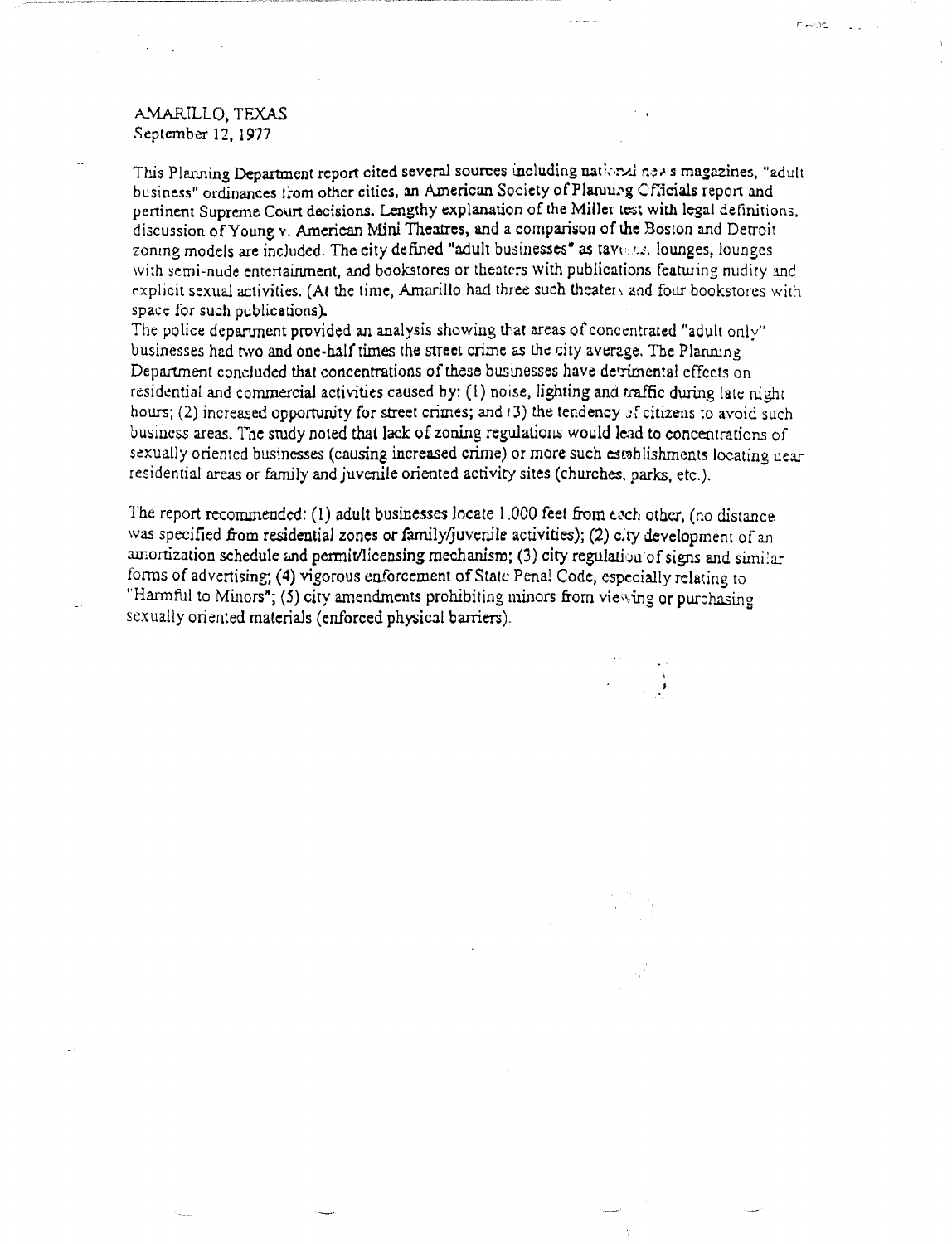4 ر<sup>ىپ</sup>

## May 25, 1979

The study examined crime statistics for 1978, comparing *areas* which have sexually orientec businesses with those that do not.

The results show a marked increase in sex offenses in neighborhoods with sexually oriented businesses, and increases in property and violent crimes as well.

Three study areas (near locations of sexually oriented businesses) and three control areas (with no sexually oriented businesses) were selected. The study and control areas were paired according to the number of residents, median family income, percentage of non-white population, median age of population, percentage of dwelling units built since 1950, and percentage of acreage used for residential and non-residential purposes. Three categories of criminal activity were included in the study: property crimes (burglary,

larceny, auto theft), violent crimes (rape, murder, robbery, assault), and  $\frac{1}{2}$ , crimes (rape, indecent exposure, lewd and lascivious behavior, child molestation).

'On average, the number of sex offenses was 506 percent greater in neighborhoods where sexually oriented businesses were located, In one of the neighborhoods the number was 1,000 percent above the corresponding control area Of the sex offenses, indecent exposure was the most common offense and the largest contributor to the increase of crimes in areas where sexually oriented businesses were located. Even without considering the erime of indecent exposure the number of other sex crimes, such as rape, lewd and lascivious behavior, and child molestation, was 132 percent greater than in control areas without sex. ally eriented businesses.

On average, the number of property crimes was 43 percent greater in neighborhoods where sexually oriented businesses were located, and the number of violent crimes was 4 percent higher in those areas.,

The Phoenix ordinance requires sexually oriented businesses to locate at least 1,000 feet from other sexually oriented businesses and 500 feet from schools or residential zones. Approval by the City Council and area residents can waive the 500 foot requirement.

A petition signed by 51 percent of the residents in the 500 foot radius who lo not object must be tiled and be verified by the Planning Director.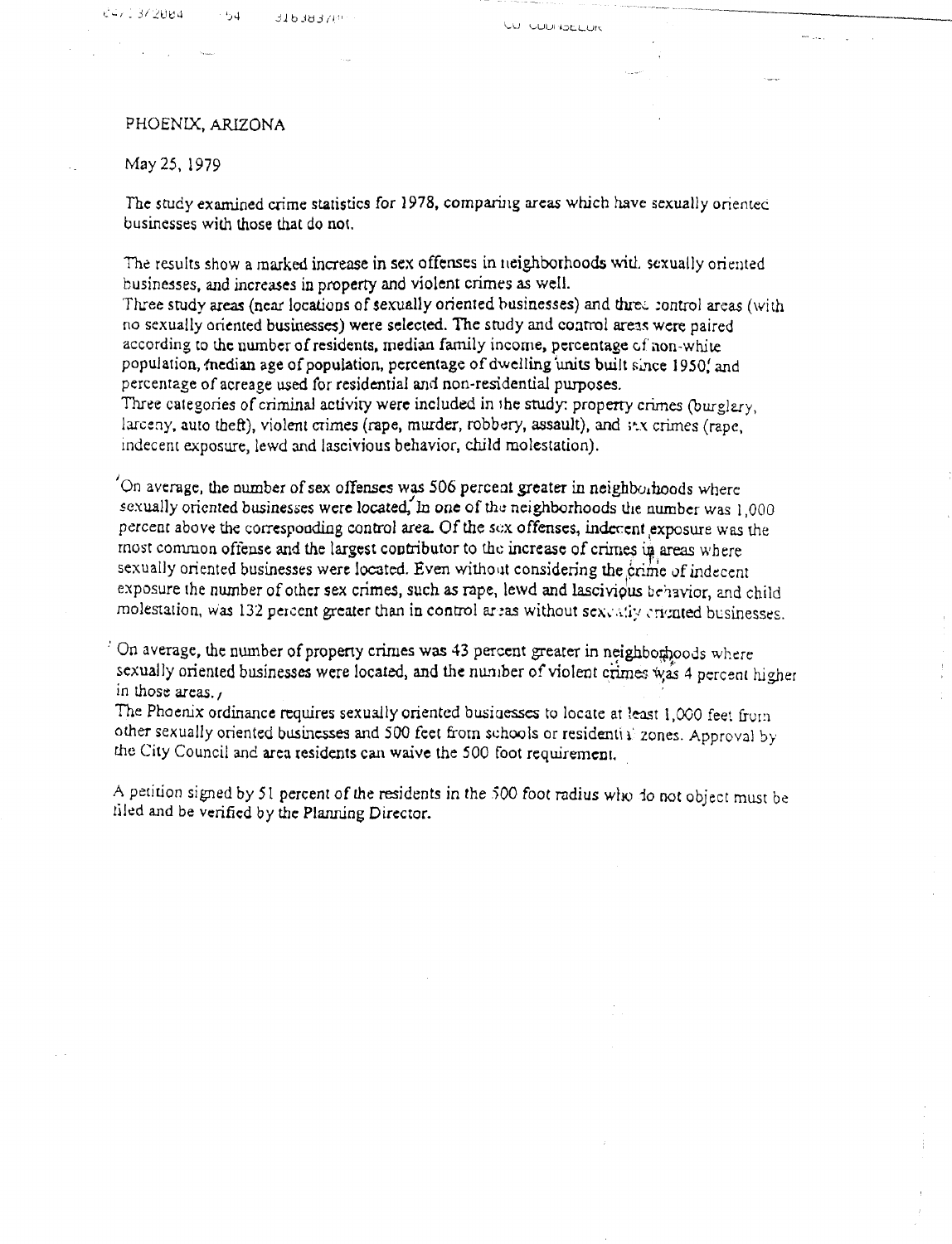# AUSTIN, TEXAS

### May 19, 1986

The report was the basis for developing an amendment to existing sexually oriented business ordinances. At the time, 49 such businesses operated in Austin, mostly bookstores, theaters, massage parlors and topless bars. The study examined crime rates, property values and trade area characteristics. The study is also useful because it summarizes many other city studies. The report focused on sexually related crimes in four study areas (with sexually oriented businesses) and four control areas (close to study areas and similar). Two study areas had one sexually oriented business and the others had two such businesses. To determine the effects of these businesses on property values, the city sent surveys to 120 real estate appraising or landing firms (nearly half responded). For trade area characteristics, three businesses (a uooksture, theater and topless bar) were observed on a weekend night to determine customer addresses.

Sexually related crime ranged from 177 to 482 percent higher in the four study areas than the city. average. In the two study areas containing two sexually oriented businesses, the rate was 66 percent higher than in the study areas with one such business. All control areas had orime rates near the city average.

Eighty-eight percent said that a sexually oriented business within one block of a residential area decreases the value of the homes (33 percent said depreciation would be at least 20 percent). Respondents also said such a business is a sign of neighborhood decline, making underwriters hesitant to approve the 90 to 95 percent financing most home buyers require. They said commercial property is also negatively affected by such businesses.

Of 81 license plates traced for owner addresses, only three lived within one mile of the sexually oriented business; 44 percent were from outside Austin.

The report recommended: (1) sexually oriented businesses should be limited to highway or regionally-oriented zone districts; (2) businesses should be dispersed to avoi.! concentration; and (3) conditional use permits should be required for these businesses.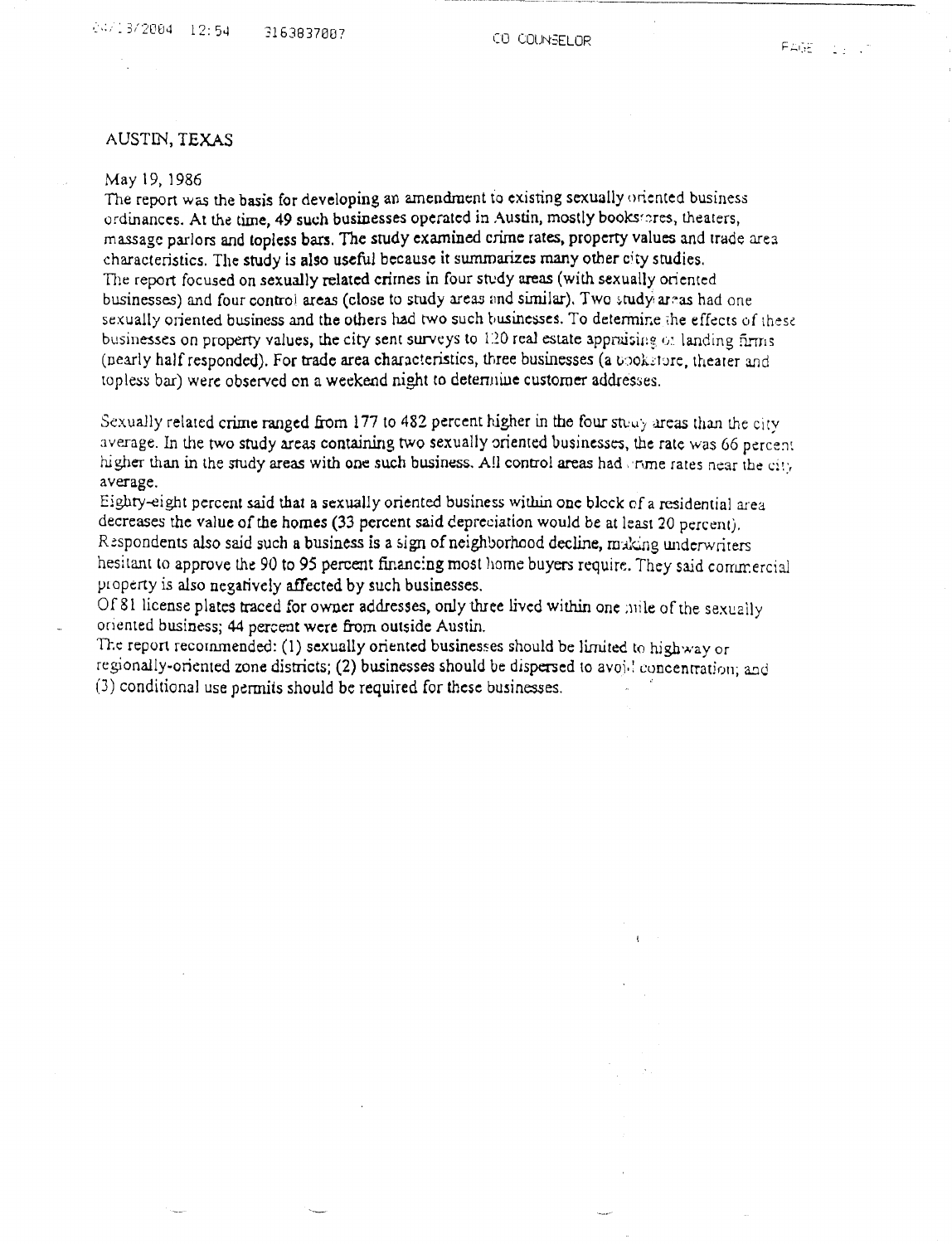#### GARDEN GROVE, CALIFORNIA

## September 12, 1991

This report by independent consultants summarized statistics to determine whether adult businesses should be regulated because of their impact on crime, property values and quality of life. Statistics *were* measured from 1981 to 1990, and included crime data and surveys with real estate professionals and city residents. Garden Grove Boulevard, which has seven adult businesses, was selected as the study area. The study incorporated many control factors to insure accurate results. The report included a brief legal history *of* adult business regulation and an extensive appendix with sample materials and a proposed statute.

Crime increased significantly with the opening of an adult business, or with the expansion of an existing business or the addition of a bar nearby. The *rise was* greatest in "ser nus" offenses (termed "Part I" crimes: homicide, rape, robbery, assault, burglary, theft and auto theft). On Garden Grove Boulevard, the adult businesses accounted for 36 percent of all crime in the area. In one case, a bar opened less than 500 feet from an adult business, and serious crime within 1,000 feet of that business rose more than 300 percent the next year.

Overwhelmingly, respondents said that an adult business within 200-500 feet of a residential and commercial property depreciates that property value. The greatest impact was on single family homes. The chief factor cited for the depreciation was the increased crime associated with adult businesses.

Phone calls were made in a random sample of households in the Garden Grove Boulevard vicinity. The public consensus was that adult businesses in that area were a serious problem. Nearly 25 percent of the surveyed individuals lived within 1,000 feet of an adult business. More than 21 percent cited specific personal experiences of problems relating to these businesses, including crime, noise, litter and general quality of life. Eighty percent said they would want to move if an adult business opened in their neighborhood, with 60 percent saying they "would move" or "probably would move," Eighty-five percent supported city regulation of the locations of adult businesses, with 78 percent strongly advocating the prohibition of adult businesses within 500 feet of a residential area, school or church. Women commonly expressed fear for themselves and their children because of adult businesses.

The report concluded that adult businesses *have* a "real impact" on everyday life through harmful secondary effects and made four recommendations: (1) keep current requirement of 1,000 feet separation between adult businesses; (2) prohibit adult establishments within 1,000 feet of residential areas; (3) enact a system of conditional use permits for adult businesses with police department involvement in every aspect of the process; and (4) prohibit bars or taverns within 1,000 feet of an adult business.